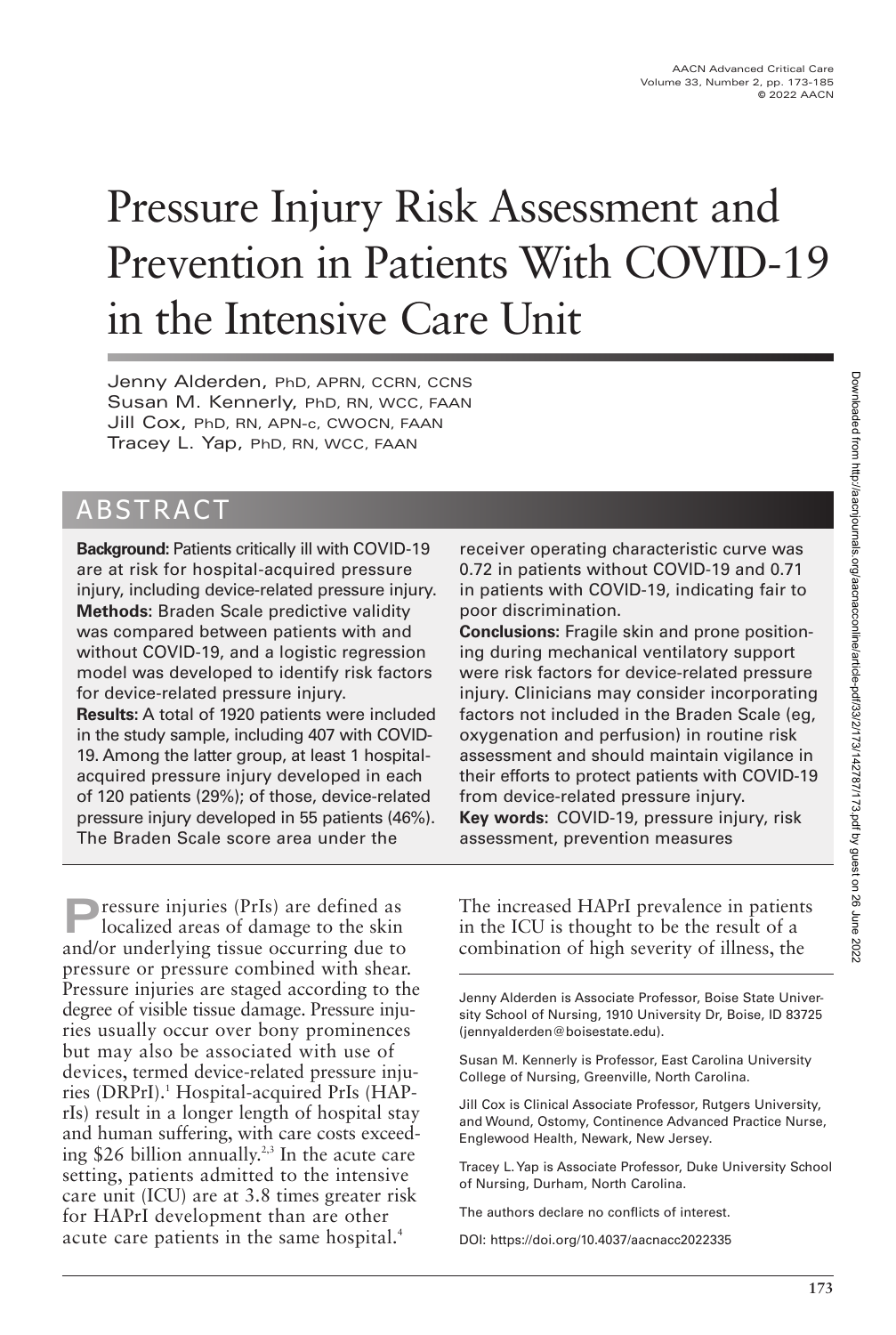presence of invasive treatments that make repositioning more difficult (eg, mechanical ventilation), medical devices, and, especially, impaired oxygenation and perfusion.<sup>1,5,6</sup> Impaired oxygenation and/or perfusion result in inadequate blood flow to the tissue, tissue damage from ischemia and ischemiareperfusion injury, and, ultimately, reduced tissue tolerance for pressure.<sup>7,8</sup>

Hospital-acquired PrIs are considered mostly preventable. Prevention begins with risk assessment. Risk assessment allows clinicians to identify risk factors associated with HAPrI development and intervene accordingly. The National Pressure Injury Advisory Panel (NPIAP) recommends the routine use of a combination of structured risk assessment and identifying any additional risk factors not encompassed in the structured risk assessment tool. In the United States, the Braden Scale for Predicting Pressure Sore Risk9 (hereafter referred to as the Braden Scale) is the most commonly used risk assessment tool. The Braden Scale is used to measure PrI risk factors on 6 subscales, but it lacks other known risk factors of patients in the ICU (eg, impaired oxygenation and perfusion).

Patients critically ill with COVID-19 are likely at high risk for HAPrI formation because of their increased illness severity, impaired oxygenation and perfusion, and use of medical devices.<sup>10</sup> However, to our knowledge, the predictive validity of the Braden Scale has not been studied in a sample containing patients diagnosed with COVID-19. Furthermore, although PrI risk due to COVID-19 treatments, such as prone positioning, $11,12$ has been addressed in recent studies, little is known about risk factors for DRPrIs in critically ill patients positive for COVID-19.

### **Background**

The purpose of this study was to examine PrI risk in a sample of patients in the ICU. The specific aims were to (1) compare the Braden Scale's predictive validity for patients positive for COVID-19 with its predictive validity for those negative for COVID-19 and (2) identify risk factors for DRPrI in patients with COVID-19.

Pressure injuries are staged according to the degree of visible tissue damage.<sup>1,13</sup> Stage 1 injuries are intact skin with localized, nonblanchable redness or areas where the skin texture

or temperature differs from the surrounding skin. Stage 1 injuries may be difficult to detect in darker skin tones. Stage 2 injuries are partial-thickness loss of dermis presenting as a shallow open ulcer, whereas stages 3 and 4 both indicate full-thickness tissue loss. Unstageable injuries are full-thickness injuries in which the extent of tissue damage cannot be visualized because of eschar or slough. Deep tissue PrIs are intact or nonintact skin with a localized area of maroon or purple discoloration, indicating deep tissue damage. Finally, mucosalmembrane PrIs occur on the mucous membranes and, therefore, cannot be staged using the current PrI staging system.

Pressure injuries are further differentiated as device related or non-device related. Devicerelated PrIs are HAPrIs primarily caused by medical devices; in the ICU, the most common devices causing DRPrIs are oxygen tubing, endotracheal tubes, and nasogastric tubes.14 Patients in whom a DRPrI develops are more than twice as likely as patients without a DRPrI to go on to have a non– device-related HAPrI develop.15

The Braden Scale was developed in 1987 to predict PrI risk across all care settings, including most ICU settings in the United States.9 The Braden Scale includes 6 subscales: moisture, mobility, activity, sensory perception, nutrition, and friction and shear. Nurses record information for each subscale, and the subscale scores are summed to indicate HAPrI risk. Possible Braden Scale scores range from 6 to 24, with lower scores indicating higher risk for PrI formation. Scores from 15 to 18 indicate mild risk, 13 or 14 indicate moderate risk, 10 to 12 indicate high risk, and scores of 9 or less indicate severe or very high risk. Predictive validity—defined as the ability to predict in which patients an HAPrI will develop—is measured against 4 criteria: sensitivity, specificity, positive predictive value, and negative predictive value (Figure  $1^{16}$ ). In studies conducted before the COVID-19 pandemic, the Braden Scale demonstrated relatively poor predictive validity in patients in the ICU, because most patients are considered at high risk for pressure injury (ie, high sensitivity, low specificity). $17-20$ 

In addition to data obtained from structured risk assessment, the NPIAP recommends caregivers consider additional factors in HAPrI risk assessment and associated care planning.<sup>1</sup> Cox and Schallom's conceptual schema for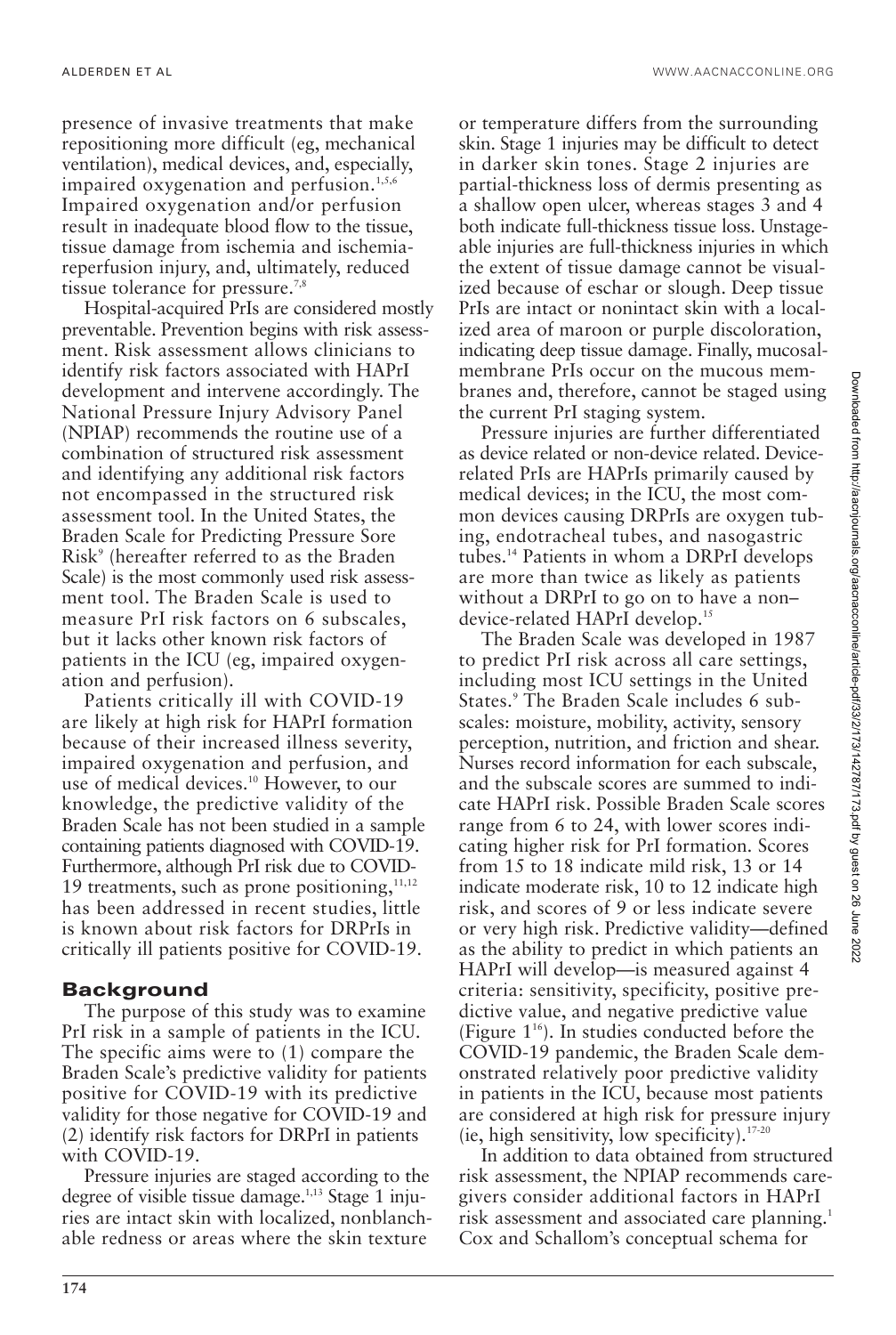**What percentage of patients who developed a pressure injury were classified as "high risk"?**

**Sensitivity Specificity Positive Predictive Value**

**How accurately does the risk assessment predict which patients will develop a pressure injury?**

**Figure 1:** The 4 criteria of predictive validity.<sup>16</sup>

PrI development in critical care patients<sup>7</sup> (Figure 2) illustrates the complex relationships between risk factor exposure duration and HAPrI development. Hospital-acquired PrIs form when a dynamic combination of impaired tissue tolerance, impaired oxygenation and perfusion, and/or pressure, shear, and microclimate exceed the tissue's ability to withstand damage. Within the schema, risk factors may develop as a result of an intrinsic etiology (eg, hypotension) and/or an extrinsic etiology (eg, vasopressor infusion), all of which can influence the tissue's ability to tolerate pressure or shear. The conceptual model also includes evidence-based mitigation strategies (eg, support surfaces, repositioning, heel suspension, nutritional interventions, prophylactic dressing) shown to be effective in HAPrI prevention.<sup>21-26</sup>

#### **Methods**

#### Design

For this study, we used a retrospective cohort design using electronic health record (EHR) data from 2 ICUs within 1 institution. The study was approved by the University of Utah's institutional review board. The data were obtained via a query of the institution's enterprise data warehouse. A data architect conducted the query with a nurse

**What percentage of all patients remaining pressure injury free did the scale accurately rate as "not high risk"?**

## **Negative Predictive Value**

**How accurately does the risk assessment predict which patients will not develop a pressure injury?**

informaticist, and the query results were verified for accuracy by 2 practicing ICU nurses. Data for variables not obtainable via query were obtained via manual review of the EHR.

#### Setting and Sample

Patients aged at least 18 years who were admitted to 1 of 2 medical ICUs at a teaching hospital in Utah were eligible for inclusion in the study. Patients were admitted to the ICU between April 2020 and April 2021. Patients who had a PrI present on admission were included in the study because a preexisting PrI is a risk factor for subsequent, additional HAPrIs.27 A PrI was considered hospital acquired in patients with a PrI if it occurred 48 hours after admission in a different anatomic location than the community-acquired PrI.

A PrI prevention protocol was in effect at the time of this study and included the following prevention measures: repositioning every 2 hours, frequent skin inspection, keeping skin clean and dry, prophylactic sacral dressings, and padding and inspecting skin under devices. All patients in the study sample were cared for on low-air-loss critical care beds. A proning protocol was in place at the time of the study, including PrI prevention strategies to be implemented while the patient is in the prone position.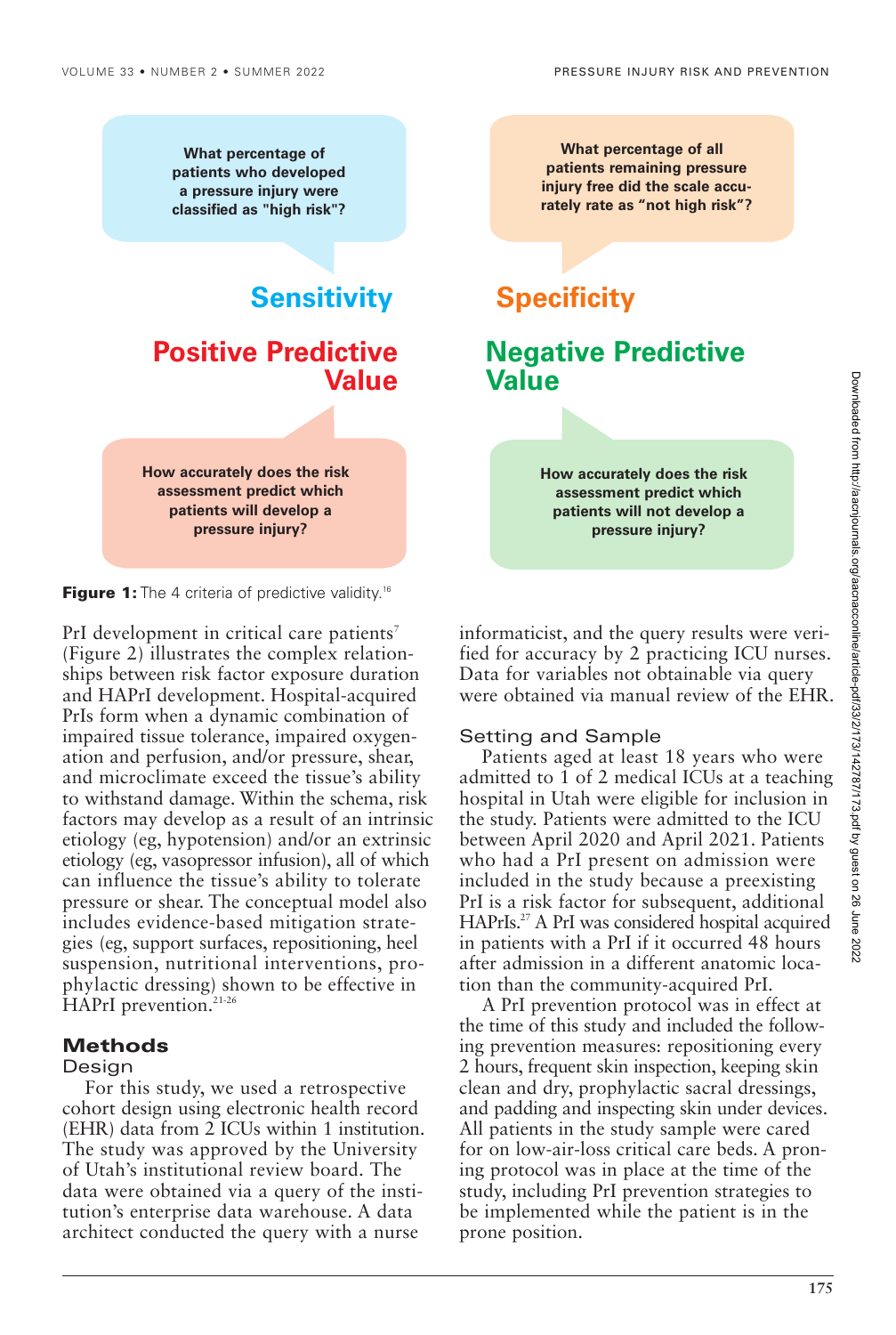

**Figure 2:** Conceptual schema for development of pressure injuries in critically ill patients. Reproduced with permission from Dr Jill Cox and Dr Marilyn Schallom. + indicates increased risk; ++, cumulative increased risk; CAD, coronary artery disease; CRRT, continuous renal replacement therapy; DM, diabetes mellitus; ECMO, extracorporeal membrane oxygenation; ESRD, end-stage renal disease; ICU, intensive care unit; LOS, length of stay; MV, mechanical ventilation; OR, operating room; PAD, peripheral artery disease; PCM, protein K-calorie malnutrition.

#### **Measures**

The HAPrI outcome variable was defined according to the NPIAP staging definitions (stages 2-4: unstageable, deep tissue PrI, or mucous membrane PrI).<sup>1</sup> Stage 1 HAPrIs were not included because stage 1 injuries are reversible and considered less severe.<sup>28,29</sup> The study-hospital protocol dictates a certified wound care nurse must evaluate an HAPrI to stage the injury and determine whether the PrI is device related. However, because of the COVID-19 surge and staffing limitations, it was not always possible for a wound care nurse to evaluate the PrI. When a wound care nurse was not available, the bedside critical care registered nurse staged the PrI and indicated whether the PrI was device related.

The lowest (ie, most severe) Braden Scale score determined the Braden Scale's predictive validity. The lowest Braden Scale score was defined as the lowest score throughout

the ICU stay (or the lowest score at any point before HAPrI development in patients with HAPrI).

Potential risk factors for DRPrI were identified from the relevant literature.<sup>30,31</sup> Data for potential risk factors were limited to items available in the EHR. Variables included demographic factors (eg, age, length of stay, race/ethnicity, death in the ICU); Braden Scale scores; treatments and devices (eg, urinary catheters, nasogastric tubes, mechanical ventilatory support, proning); laboratory values (eg, blood gas values; levels of creatinine, lactate, hemoglobin, albumin); nursing skin assessments (as documented in the EHR; eg, fragile skin, pitting edema, moist skin); nutritional factors (eg, weight loss > 4.5 kg [10 pounds]; any 3 days during the admission with recorded no dietary intake); a clinical deterioration score (namely, the Modified Early Warning Score); and diagnosis and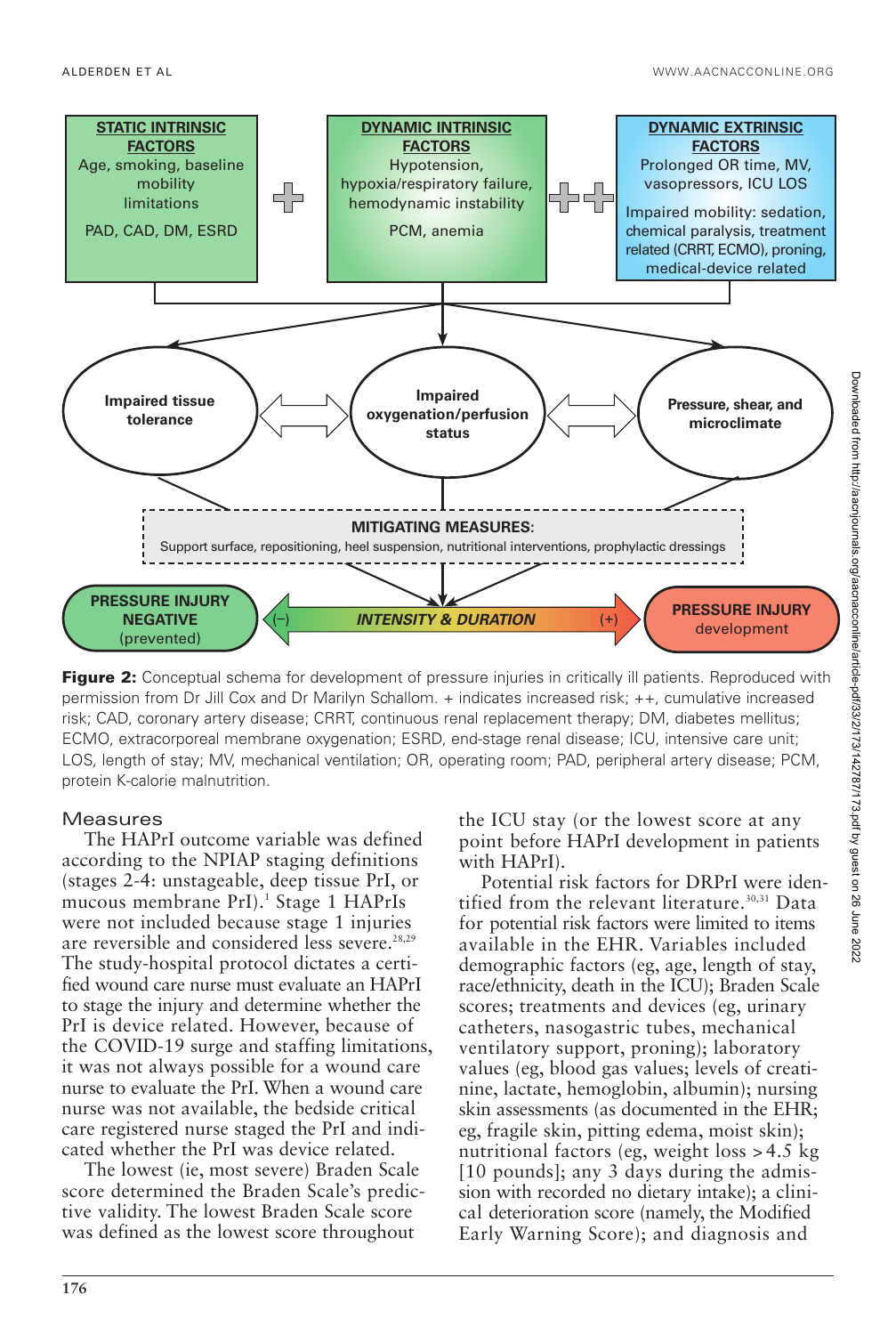comorbidities (eg, acute respiratory failure, Charlson Comorbidity Index, diabetes mellitus, chronic obstructive pulmonary disease, heart failure, spinal cord injury).6,32-34 Information on these risk factors was collected for the entire ICU stay for patients without DRPrI and during the period before DRPrI formation for patients who subsequently had a DRPrI.

#### Statistical Analysis

All analyses were performed in R, version 3.4.4 (R Foundation for Statistical Computing).35 Sample characteristics were described in terms of mean and standard deviation for continuous or ordinal variables, or number and percentage for nominal-level variables.

Braden Scale predictive validity<sup>36</sup> was calculated and compared between patients with COVID-19 and those without COVID-19. A score of 12 was chosen as the cutoff score for assessing the Braden Scale score's predictive validity, because scores of 12 or lower are considered to indicate high risk for pressure injury.9 The Braden Scale score's area under the receiver operating characteristic curve was also compared between patients with and without COVID-19.

Bivariate relationships between patient characteristics and DRPrI status in patients with COVID-19 were compared using a *t* test or the nonparametric equivalent for continuous or ordinal level variables or a  $\chi^2$  test for nominallevel variables. Least absolute shrinkage and selection operator (LASSO) logistic regression $37$ was used to identify the most important risk factors for DRPrI in patients with COVID-19. Predictors from the LASSO regression were selected if their coefficients were nonzero, and then regression coefficients from unpenalized logistic regression were reported using the LASSO-selected coefficients.

#### **Results**

#### Sample Characteristics

A total of 1920 patients were included in the study sample. The mean age (SD) of the sample was 56 (17) years. The patients were primarily White  $(n = 1359; 71\%)$ , non-Hispanic  $(n = 1532; 80\%)$ , and male  $(n = 1100, 57\%)$ . Of the 1920 patients in the study sample, 407 (21%) were diagnosed with COVID-19.

#### Pressure Injury Outcome

At least 1 HAPrI developed in each of 354 patients (18%); of those patients, at least 1 PrI

that was considered a DRPrI developed in 117 patients (33%). In 42 patients, both DRPrI and non–device-related HAPrIs developed.

Among the 407 patients with COVID-19, at least 1 HAPrI developed in each of 120 patients (29%); of those, a total of 75 DRPrIs developed in each of 55 patients (46%). The anatomic locations of the DRPrIs in patients with COVID-19 are listed in Table 1. Stage 2  $(n=35; 47%)$  was the most common category of PrI, followed by mucosal-membrane PrI  $(n = 34; 45\%)$ , deep tissue PrI  $(n = 4; 5\%)$ , and stage 3 PrI ( $n = 2$ ; 3%).

#### Braden Scale Predictive Validity in Patients With Versus Those Without COVID-19

At a cutoff score of 12 (high risk), the Braden Scale had high sensitivity and low specificity for predicting DRPrI in patients with and without COVID-19 (Table 2). The Braden Scale score's area under the receiver operating characteristic curve was 0.72 for patients without COVID-19 and 0.71 for patients with COVID-19, indicating fair to poor discrimination in both groups.

#### Risk Factors for Device-Related Pressure Injury in Patients With COVID-19

The relationships between potential risk factors and DRPrI formation in patients with COVID-19 are presented in Table 3. Two variables, fragile skin (defined in our study site's EHR as thin epidermis with subcutaneous tissue loss) and prone positioning during mechanical ventilation, emerged from the LASSO multivariable logistic regression. The multivariate model is presented in Table 4.

#### **Discussion**

Data regarding HAPrI risk in patients in the ICU with COVID-19 are limited. Still, emerging data and results from this study show that patients with COVID-19 are at even greater risk for PrIs than is the general ICU population.<sup>38</sup> The finding that patients with COVID-19 experience extremely high risk for HAPrI is logical given that the pathophysiology of severe COVID-19 includes impaired oxygenation and perfusion status—a known risk factor for HAPrI along with treatment-related factors such as prone positioning, possibly increasing the risk for DRPrI.38-40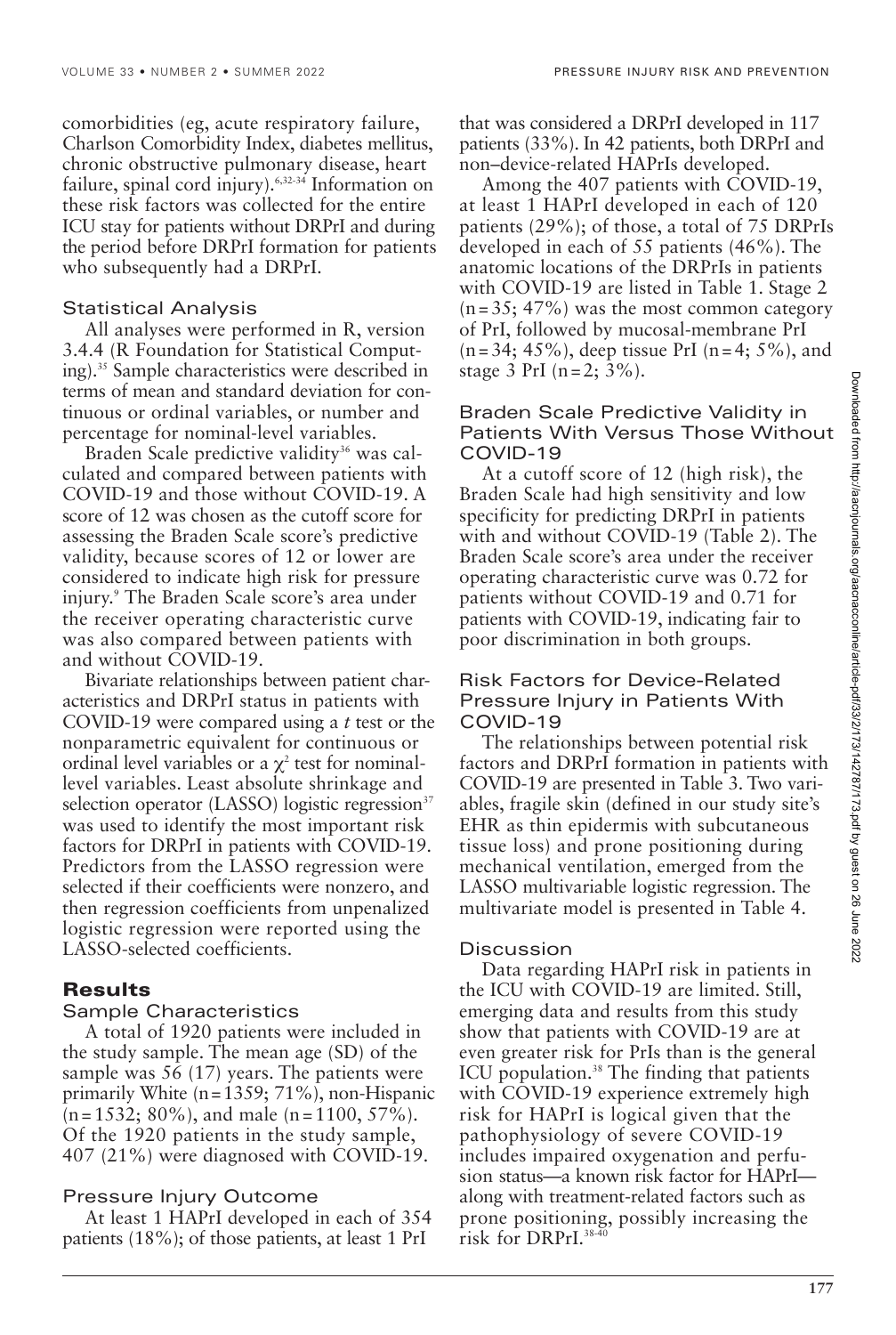#### **Table 1: Device-Related Pressure Injury Anatomic Locations in Patients With COVID-19 (N = 75 Pressure Injuries in 55 Patients)**

| <b>Anatomic Location</b>                 | No. (%)  | Device (No.)                                                                                                                                                 |
|------------------------------------------|----------|--------------------------------------------------------------------------------------------------------------------------------------------------------------|
| Cheek                                    | 7(9%)    | Oxygen tubing (2)<br>ETT securement device (2)<br>Device information not documented (3)                                                                      |
| Eye area                                 | 4(5%)    | Telemetry lead (used for train-of-4 sensor) (2)<br>Device information not documented (2)                                                                     |
| Forehead                                 | 4(5%)    | Bispectral index monitor (2)<br>Device information not documented (2)                                                                                        |
| Extremity (wrist, hand/finger, arm, toe) | 16 (21%) | Arterial line board (1)<br>Intravenous or arterial line tubing (6)<br>Pulse oximeter probe (4)<br>Bed footboard (1)<br>Device information not documented (4) |
| Ear                                      | 9(12%)   | Oxygen tubing (6)<br>Pulse oximeter (2)<br>Device information not documented (1)                                                                             |
| Nare                                     | 15 (20%) | Nasogastric tube (7)<br>Pulse oximeter (1)<br>Nasal cannula (5)<br>Device information not documented (2)                                                     |
| Mouth or lip                             | 11 (15%) | ETT (10)<br>Orogastric tube (1)                                                                                                                              |
| <b>Back</b>                              | 2(3%)    | Telemetery lead (1)<br>Device information not documented (1)                                                                                                 |
| Chest or neck                            | 3(4%)    | Telemetry lead (2)<br>Device information not documented (1)                                                                                                  |
| Rectal/genital                           | 4(5%)    | Fecal management system (1)<br>Urinary catheter (1)<br>Device information not documented (2)                                                                 |

Abbreviation: ETT, endotracheal tube.

To our knowledge, this is the first study in which the predictive validity of the Braden Scale was examined in patients in the ICU with COVID-19. The results add to a growing body of literature showing the Braden Scale lacks predictive validity in the ICU population, because of low specificity.<sup>18,41</sup> Findings from this study show nurses should also consider risk factors not included in the Braden Scale, including the risk for DRPrI posed by treatments and devices, particularly in patients with fragile skin or those undergoing invasive mechanical ventilatory support during prone positioning.

#### Non–Device-Related Pressure Injury Risk Assessment and Prevention

The first step in successful PrI prevention is accurately determining PrI risk. Although

the Braden Scale is the most widely used tool in the United States to determine PrI risk, its predictive validity in the ICU population has been suboptimal, as demonstrated by this study and previous research.<sup>42,43</sup>

PrI risk determination in patients in the ICU is a complex process because it is multifactorial and grounded in many sources. To comprehensively determine PrI risk, assessment must include the pathophysiologic impacts associated with critical illness, the concomitant preexisting conditions present at the time of a critical illness, as well as the treatment-related effects during a critical illness.7 Severely ill patients with COVID-19 represent a unique subset of critically ill patients who have profound physiologic impacts associated with illness and require complex treatment strategies to improve survival.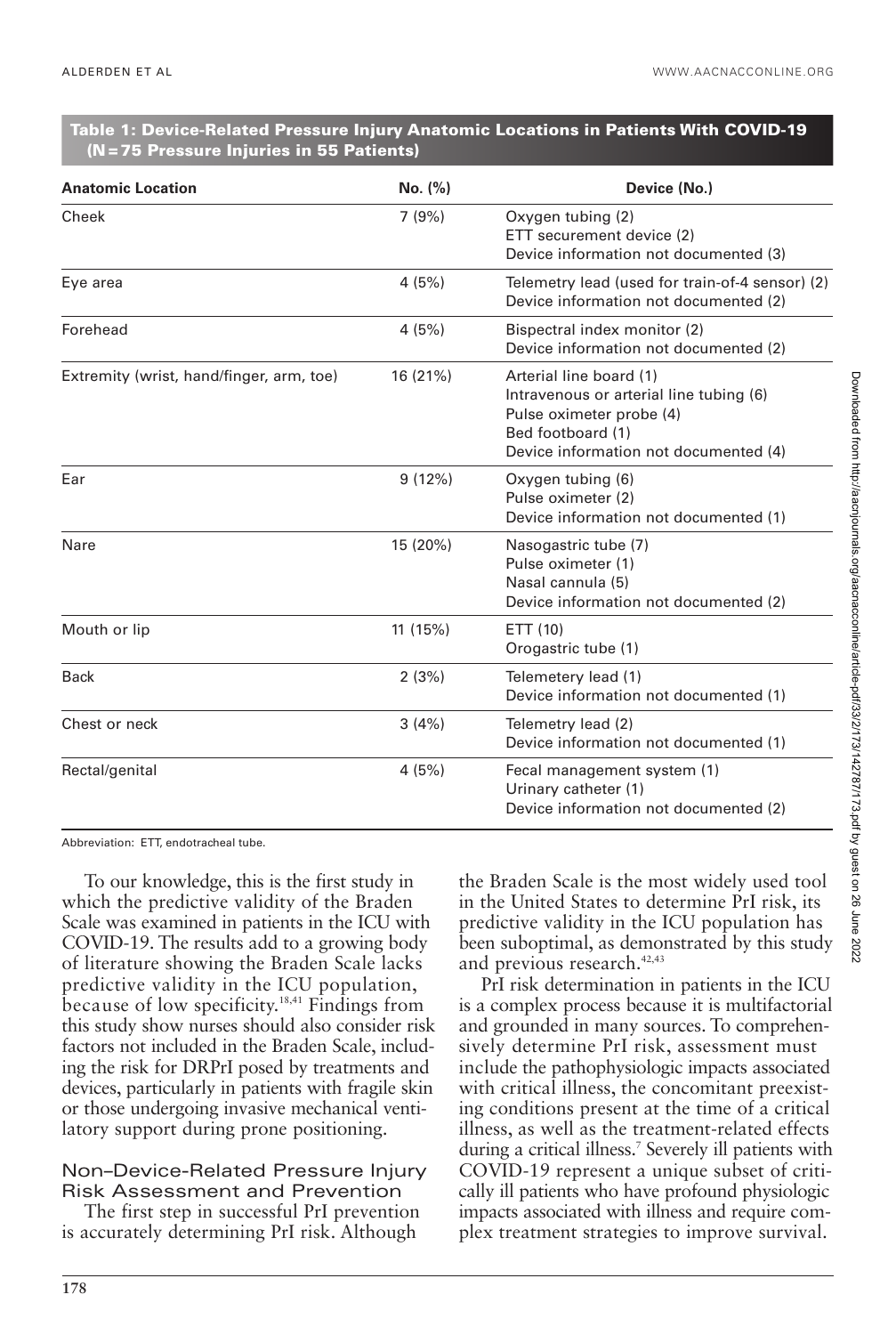| <b>Measure</b>               | Sensitivity, % | Specificity, % |
|------------------------------|----------------|----------------|
|                              |                |                |
| COVID-19 negative $(n=1513)$ | 88             | 20             |
| COVID-19 positive $(n=407)$  | 82             | 33             |

#### **Table 2: Braden Scale Predictive Validitya**

<sup>a</sup> Cutoff score was 12.

Cox and Schallom<sup>7</sup> proposed a conceptual schema to explain PrI development in the critically ill population (Figure 2).The schema describes an interplay of empirically derived risk factors driving PrI development in this population. Factors such as preexisting comorbidities (static intrinsic factors); conditions associated with critical illness, such as hypotension or respiratory failure (dynamic intrinsic factors); as well as treatment-related factors, such as mechanical ventilation (dynamic extrinsic factor), all synergistically increase PrI risk in this population. The challenge is that the majority of these factors are not included in formalized PrI risk assessment; therefore, the ability of caregivers to objectively quantify the impact of these factors is presently not feasible.

Evidence-based preventive interventions should be assigned on the basis of an understanding of a patient's risk level and risk factors. Interventions are generally aimed at reducing exposure to pressure (ie, repositioning, support surfaces), managing microclimate (ie, temperature, airflow, humidity next to the skin surface),<sup>1</sup> maintaining skin integrity (ie, skin inspection and care), and nutritional screening and support.

Exposure to prolonged pressure is a key factor in PrI formation. Therefore, PrI prevention mainstays include routine repositioning to reduce and redistribute pressure and use of pressure-reducing surfaces. The NPIAP does not recommend a specific support surface for patients in the ICU, instead indicating that an appropriate surface should be selected on the basis of the patient's size, tissue tolerance, and risk for PrI development, with attention to pressure reduction and microclimate.<sup>1</sup> Note that no support surface negates the need for routine positioning and that the lateral rotation support-surface function is not considered a PrI prevention intervention.<sup>1</sup>

Similarly, the NPIAP does not designate a repositioning interval and calls for frequency based on the individual patient's tissue tolerance, general health and severity of illness,

level of activity and mobility, skin condition, and comfort.1 Whenever possible, avoid positioning patients on devices and avoid prolonged pressure to bony prominences such as the ischium or heels (eg, periodically "floating" the heels is a way to reduce pressure).<sup>44</sup> It is also essential to consider the effects of moving and handling equipment on risk for PrI formation. For example, the material used in overhead lifts may interfere with support-surface pressure redistribution properties.<sup>1</sup>

Malnutrition is associated with numerous poor outcomes,<sup>22</sup> including PrI formation. Characteristics of protein-calorie malnutrition in patients in the ICU include insufficient energy intake, loss of muscle mass or subcutaneous fat, fluid accumulation, or intended weight loss.<sup>45</sup> The NPIAP recommends routine nutrition screening using a validated tool for all patients in the ICU considered at risk for PrI, followed by expert nutrition consultation for individuals found to be at nutritional risk. Note that serum albumin level and the Braden Scale nutrition subscore are not considered reliable indicators of nutritional status for patients in the ICU. $1,46$ 

Routine skin inspection and associated preventive skin care should be applied to all patients in the ICU. A head-to-toe skin assessment must be conducted regularly to identify potential problem areas requiring pressure offloading or skin care. Skin assessments should extend beyond visual inspection because changes in texture and temperature may be the first signs of a PrI in patients with darker skin tones.<sup>47</sup> The foundations of preventive skin care include keeping the skin clean and appropriately hydrated, cleansing after exposure to urine or feces, and protecting the skin from moisture.<sup>1</sup> Prophylactic sacral and heel dressings are effective for preventing HAPrIs<sup>48-50</sup>; nurses should peel back the dressing to assess the skin if the product instructions support this use. $<sup>1</sup>$ </sup>

Using evidence-based measures to mitigate PrI development is foundational to any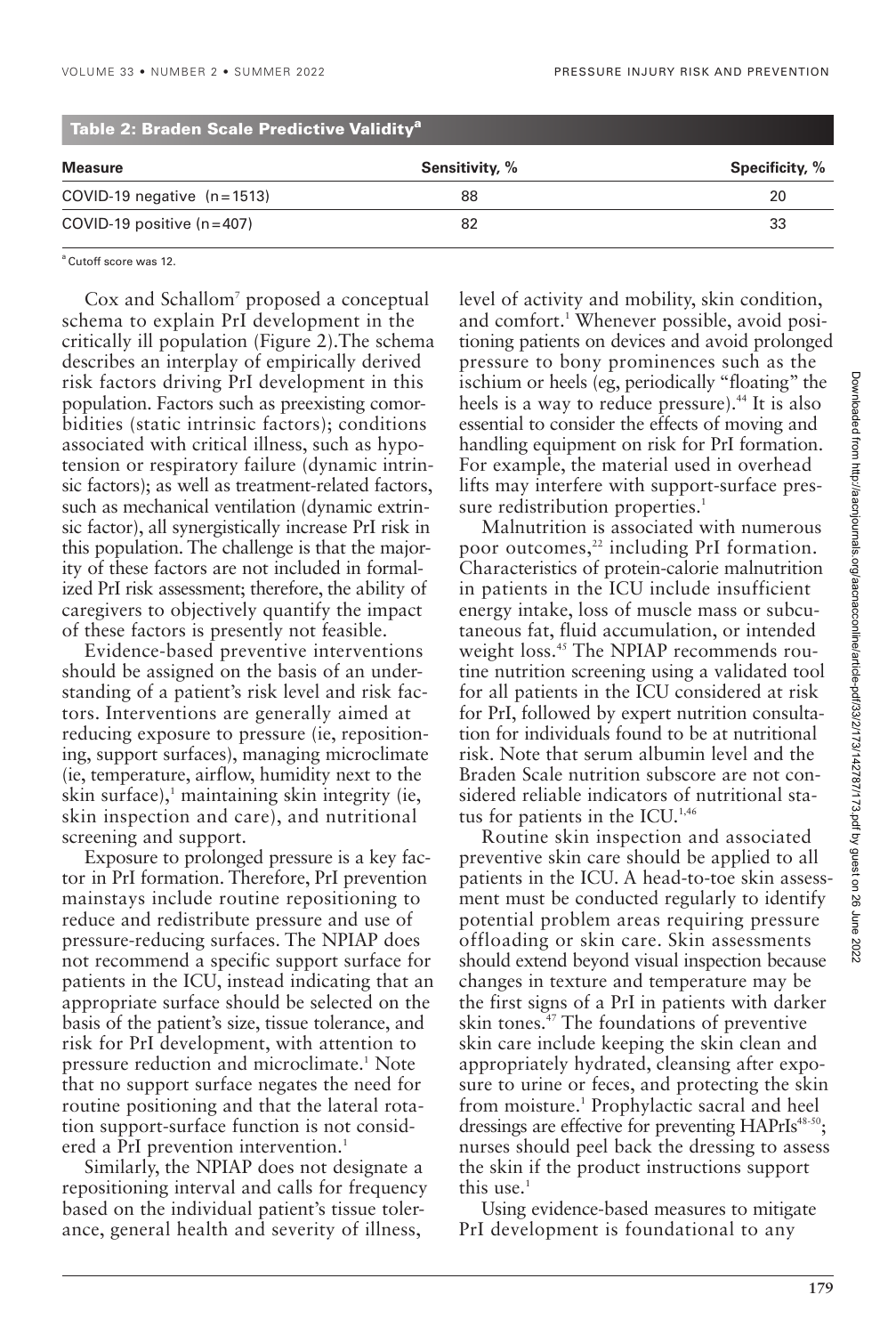| Table 3: Factors Associated With Device-Related Pressure Injury in Patients With COVID-19                                                                                   |                                                           |                                                     |                                                        |                  |
|-----------------------------------------------------------------------------------------------------------------------------------------------------------------------------|-----------------------------------------------------------|-----------------------------------------------------|--------------------------------------------------------|------------------|
| Variable                                                                                                                                                                    | <b>All Patients With</b><br>$COVID-19 (N=407)$            | <b>DRPrI</b><br>$(n=55)$                            | <b>No DRPrl</b><br>$(n=352)$                           | <b>PValue</b>    |
|                                                                                                                                                                             | Demographic Characteristics and Length of Stay            |                                                     |                                                        |                  |
| Age, mean (SD), y                                                                                                                                                           | 59 (15)                                                   | 59 (14)                                             | 59 (15)                                                | .82              |
| Male sex, $n$ $(\%)$                                                                                                                                                        | 256 (63)                                                  | 38 (69)                                             | 218 (62)                                               | .38              |
| Hospital length of stay, mean (SD), d                                                                                                                                       | 16 (16)                                                   | 29 (33)                                             | 13 (10)                                                | $-.001$          |
| Died during hospitalization, n (%)                                                                                                                                          | 99 (24)                                                   | 16(29)                                              | 83 (24)                                                | .47              |
| Race, n (%)<br>Native American or Alaska native<br>Asian<br><b>Black</b><br>Native Hawaiian or other Pacific Islander<br>White<br>Other, unknown, or choose not to disclose | 22 (5)<br>11(3)<br>10(2)<br>19(5)<br>229 (56)<br>116 (29) | 1(2)<br>4 (4)<br>1(2)<br>0(0)<br>33 (60)<br>16 (29) | 21 (6)<br>7(2)<br>9(3)<br>19(5)<br>196 (56)<br>100(28) | .09              |
| Hispanic ethnicity                                                                                                                                                          | 98 (24)                                                   | 13 (24)                                             | 85 (24)                                                | 1.0              |
|                                                                                                                                                                             | <b>Braden Scale Score</b>                                 |                                                     |                                                        |                  |
| Lowest Braden Scale total score, mean (SD)                                                                                                                                  | 11.3(3.8)                                                 | 11.1(3.8)                                           | 11.4(3.7)                                              | .07              |
|                                                                                                                                                                             | <b>Treatment</b>                                          |                                                     |                                                        |                  |
| Invasive mechanical ventilation days, mean (SD)                                                                                                                             | 5(10)                                                     | 16 (19)                                             | 3(6)                                                   | $-.001$          |
| Dialysis, n (%)                                                                                                                                                             | 89 (22)                                                   | 20 (36)                                             | 69 (20)                                                | .008             |
| Vasopressor infusion, n (%)                                                                                                                                                 | 49 (12)                                                   | 14 (25)                                             | 35 (10)                                                | .002             |
| Prone positioning (awake or sedated), n (%)                                                                                                                                 | 333 (83)                                                  | 52 (95)                                             | 281 (80)                                               | $-.001$          |
| Prone positioning during invasive mechanical<br>ventilation, n (%)                                                                                                          | 155 (38)                                                  | 40 (72)                                             | 115(33)                                                | $-.001$          |
| Nasogastric tube, n (%)                                                                                                                                                     | 347 (85)                                                  | 51 (93)                                             | 296 (84)                                               | .07              |
| Urinary catheter, n (%)                                                                                                                                                     | 402 (99)                                                  | 55 (100)                                            | 347 (99)                                               | 1.0              |
|                                                                                                                                                                             | <b>Laboratory Test</b>                                    |                                                     |                                                        |                  |
| Maximum lactate, mean (SD), mg/dL                                                                                                                                           | 3.81(3.87)                                                | 5.42 (4.62)                                         | 3.56(3.68)                                             | .006             |
| Maximum serum creatinine, mean (SD), mg/dL                                                                                                                                  | 2.16(2.22)                                                | 2.88(3.04)                                          | 2.05(2.05)                                             | .053             |
| Minimum hemoglobin, mean (SD), g/dL                                                                                                                                         | 10.46 (3.00)                                              | 7.95 (2.54)                                         | 10.84 (2.88)                                           | .001             |
| Minimum albumin, mean (SD), mg/dL                                                                                                                                           | 2.68(0.52)                                                | 2.36(0.44)                                          | 2.73(0.52)                                             | $-.001$          |
| Min Pao <sub>2</sub> , mm Hg                                                                                                                                                | 64 (62)                                                   | 57 (56)                                             | 67 (77)                                                | .10              |
| Maximum Paco <sub>2</sub> , mm Hg                                                                                                                                           | 53 (21)                                                   | 68 (28)                                             | 51 (18)                                                | $-.001$          |
|                                                                                                                                                                             | <b>Nursing Skin Assessment</b>                            |                                                     |                                                        |                  |
| Fragile skin (thin epidermis with subcutaneous<br>tissue loss), n (%)                                                                                                       | 198 (49)                                                  | 41 (75)                                             | 157 (44)                                               | $-.001$          |
| Excessively moist skin, n (%)                                                                                                                                               | 81 (20)                                                   | 18 (33)                                             | 63 (18)                                                | $-.001$          |
| Pitting edema, n (%)                                                                                                                                                        | 84 (21)                                                   | 16 (29)                                             | 68 (19)                                                | $-.001$          |
|                                                                                                                                                                             | <b>Nutritional Factor</b>                                 |                                                     |                                                        |                  |
| Unplanned weight loss > 4.5 kg (10 lb) prior to<br>admission, n (%)                                                                                                         | 43 (11)                                                   | 11(20)                                              | 32(9)                                                  | .02              |
| No intake $>$ 3 d, n $(\%)$                                                                                                                                                 | 28(7)                                                     | 4 (7)                                               | 24 (7)                                                 | 1.0<br>Continued |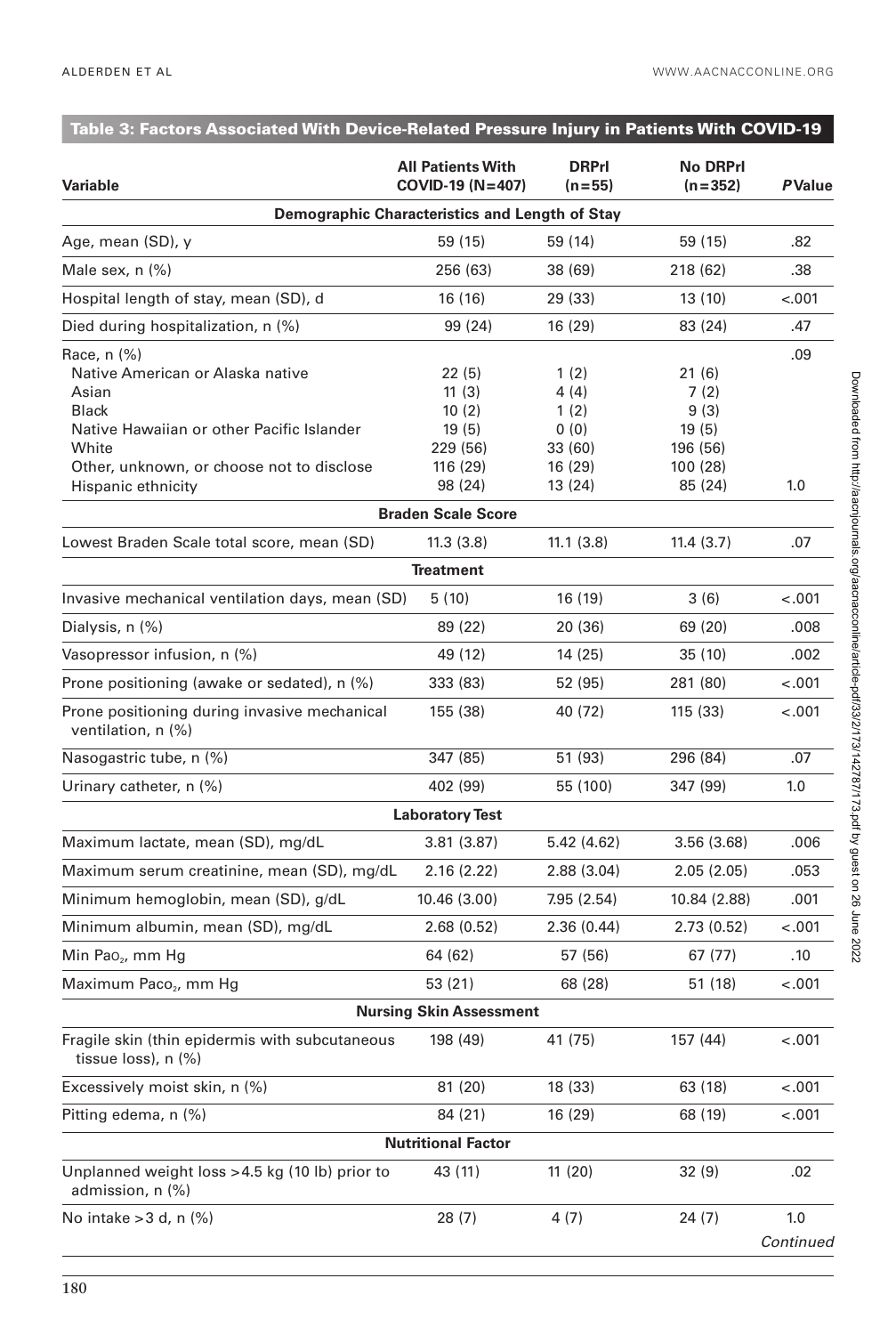#### **Table 3:** *Continued*

| Variable                               | <b>All Patients With</b><br>COVID-19 (N=407) | <b>DRPrl</b><br>$(n=55)$ | <b>No DRPrl</b><br>$(n=352)$ | <b>PValue</b> |
|----------------------------------------|----------------------------------------------|--------------------------|------------------------------|---------------|
|                                        | <b>Clinical Deterioration Score</b>          |                          |                              |               |
| Maximum MEWS, mean (SD)                | 5.39(2.01)                                   | 6.67(1.60)               | 5.28(2.0)                    | $-.001$       |
|                                        | <b>Diagnosis and Comorbidities</b>           |                          |                              |               |
| Acute respiratory failure, n (%)       | 386 (95)                                     | 55 (100)                 | 334 (98)                     | .98           |
| Charleson Comorbidity Index, mean (SD) | 3.38(3.32)                                   | 3.43(3.13)               | 3.37(3.35)                   | .89           |
| Diabetes, $n$ $(\%)$                   | 222 (55)                                     | 28 (51)                  | 194 (55)                     | .66           |
| Spinal cord injury, n (%)              | 27(7)                                        | 6(11)                    | 21(6)                        | .28           |
| Heart failure, n (%)                   | 95 (23)                                      | 12 (22)                  | 83 (23)                      | .91           |
| COPD, $n$ $%$                          | 128(31)                                      | 18 (33)                  | 110(31)                      | .83           |

Abbreviations: COPD, chronic obstructive pulmonary disease; DRPrI, device-related pressure injury; MEWS, modified early warning score.

#### **Table 4: Logistic Regression Model for Device-Related Pressure Injury After LASSO in Patients With COVID-19**

| <b>Predictor Variable</b>                                   | Odds Ratio (95% CI) | <b>PValue</b> |  |
|-------------------------------------------------------------|---------------------|---------------|--|
| Fragile skin (thin epidermis with subcutaneous tissue loss) | 2.79 (1.04-4.34)    | $-.001$       |  |
| Prone positioning during mechanical ventilation             | 4.28 (1.02-8.99)    | $-.001$       |  |

Abbreviation: LASSO, least absolute shrinkage and selection operator.

successful PrI prevention program. However, in the critical care population, the awareness of certain clinical scenarios beyond the compensatory abilities of skin and underlying tissues—or the preventive capacity of caregivers—strengthens our understanding of why PrIs continue to occur despite best practice.7

In the context of DRPrIs, determining the devices posing the greatest risk for PrI development is paramount to successful DRPrI prevention. However, most medical devices used in treating critical illnesses (eg, endotracheal tubes, nasogastric tubes, extracorporeal membrane oxygenation) are nonnegotiable; thus, in certain circumstances, their use may result in an unavoidable PrI.

#### Device-Related Pressure Injury Assessment and Prevention

According to results of studies conducted before the COVID-19 pandemic, approximately 30% of ICU-acquired HAPrIs are DRPrIs, defined as an HAPrI caused by pressure from a device (or a combination of pressure from a device and pressure from body weight) against the skin.<sup>1,15,51</sup> Device-relate PrIs were even more

common in the patients with COVID-19 in the present study, occurring in 46% of the patients with HAPrIs. The high proportion underscores the importance of DRPrI prevention in patients positive for COVID-19 in the ICU.

Many medical devices and even nondevice items such as furniture (eg, bedside tables, footboards) have been implicated as sources of device-related PrIs.<sup>52</sup> Any device exerting pressure against mucosal tissue (ie, the lining of the oral mucosa, nares, urinary and gastrointestinal tracts, and the vagina) should be considered especially high risk for mucosalmembrane DRPrIs because mucosal tissues have reduced tissue tolerance for pressure.<sup>1</sup> Examples of ICU devices contributing to pressure-related mucosal tissue damage include endotracheal tubes, bite blocks, nasogastric and orogastric tubes, urinary catheters, and fecal management systems. The considerable risk from devices pressing on mucous membranes was evident in this study: 45% of the DRPrIs were categorized as mucousmembrane PrIs and the device most commonly implicated was the endotracheal tube.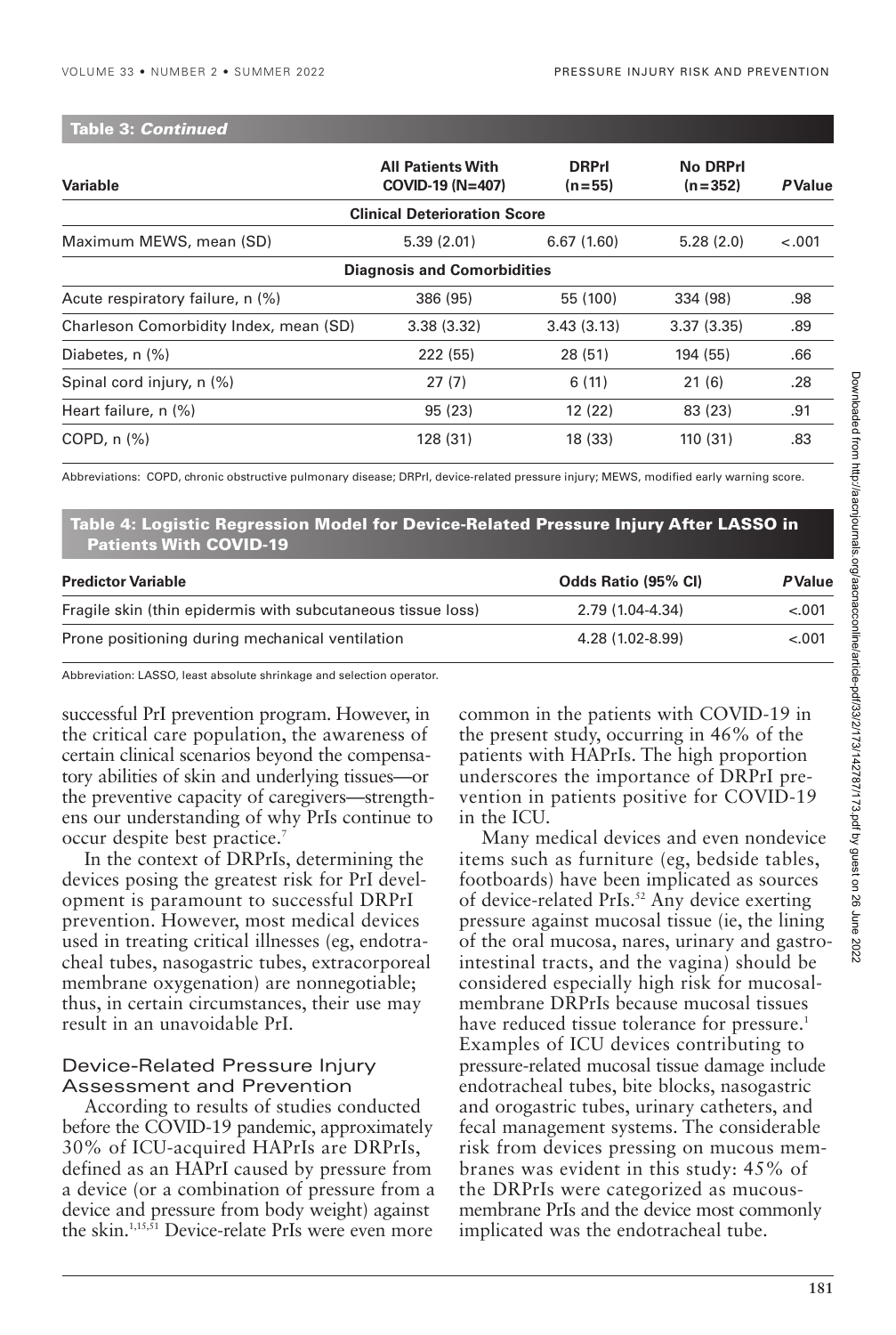Device-related PrIs in this study most commonly occurred on the face (55%; inclusive of the cheek, nares, mouth, lip, and forehead) followed by extremities (21%; inclusive of the wrist, arm, hand or finger, and toe) and the ear (20%). This finding is consistent with findings from a recent multisite study in which researchers determined DRPrIs were most common in the facial area. $52$  In contrast, in a recent study conducted across 66 adult ICUs in China, researchers identified 98 distinct anatomic locations where DRPrIs developed; in that study, the finger was the most common location of DRPrIs (33%) followed by the nose (18%). Findings across studies underscore the importance of head-to-toe skin inspection, because DRPrIs can and do occur in unexpected anatomic locations (eg, a toe pressing against a footboard).

Device-related PrIs develop when the tissue's innate ability to withstand mechanical forces is overcome. Cells in the soft tissue may become deformed or distorted under pressure from devices, resulting in cell damage or death. Deformation-inflicted cell damage results in secondary injury from edema and inflammation. The secondary injury leads to additional edema and inflammation—a vicious cycle between device pressure–induced cell deformation and tissue damage.<sup>53</sup> As in non–device-related HAPrI, the tissue's tolerance for pressure varies between individuals and is influenced by intrinsic and extrinsic risk factors.<sup>7</sup>

Intrinsic factors include impaired sensory perception, edema, moisture, and the presence of fragile skin may contribute to DRPrI risk. Patients who cannot communicate easily (eg, intubated patients) and patients with sensory impairment cannot alert the nurse if a device is pressing against their skin or causing discomfort.54 Edema is also a DRPrI risk factor.55 The presence of edema in combination with moisture under the device is a dangerous combination because edema increases the pressure against the device while the moisture reduces the tissue's tolerance for pressure.

In this study, the finding that fragile skin, a static intrinsic factor common in older people, was an independent risk factor for DRPrI, is additional evidence for the importance of including aging-related skin changes in DRPrI risk assessment.26

Other intrinsic risk factors for DRPrI previously identified in the literature are similar to the risk factors for non–device-related HAPrI, including decreased perfusion, altered skin status, and poor nutrition<sup>15,56</sup> The exception is risk directly imposed by specific treatments; the presence of an endotracheal tube, for example, is a risk factor for oral DRPrI.<sup>56</sup>

Prone positioning during invasive mechanical ventilatory support was an external independent risk factor for DRPrI in this study. This result is consistent with the observations from a recent case series conducted among 30 patients in an ICU who were positive for COVID-19.40 The risks posed by prone positioning when a patient is receiving mechanical ventilatory support are greater because these factors are often compounded by high levels of sedation and, commonly, paralytic medication usually is required to assist the patient receiving mechanical ventilatory support in tolerating prone positioning. The result is a patient experiencing sensory impairment who cannot respond to painful or irritating foci. The presence of an endotracheal tube or tracheostomy in a patient in a prone position exerts pressure on the oral tissue or face. This risk may be mitigated, but not eliminated, with best-practice prevention.

Best practice for DRPrI prevention includes carefully selecting and fitting medical devices, conducting frequent skin inspections under and around devices, and reducing and redistributing pressure at the device and skin interface whenever feasible and not medically contraindicated.1 Device selection is an essential first step because ill-fitting devices (eg, toosmall compression stockings) can dig into the skin.57 Alternating different types of devices (eg, rotating between an oxygen mask and high-flow nasal cannula) or moving device sites (eg, alternating fingers on which to place the pulse oximeter; routinely repositioning the endotracheal tube) can also reduce tissue exposure to prolonged pressure.<sup>1</sup> Device selection should be based on the available empiric evidence regarding the risk for DRPrI from specific devices; for example, forehead oximetry was determined in a study to be less likely to result in a DRPrI than is nasal oximetry.<sup>58</sup>

Skin inspection is also critical for preventing DRPrI. The NPIAP recommends assessment of the skin under and around devices as a part of routine skin care.<sup>1</sup> When possible, medical devices should be temporarily removed for skin inspection. If a prophylactic dressing is in place, the skin under the dressing should be checked.<sup>54</sup> Skin inspection is particularly important in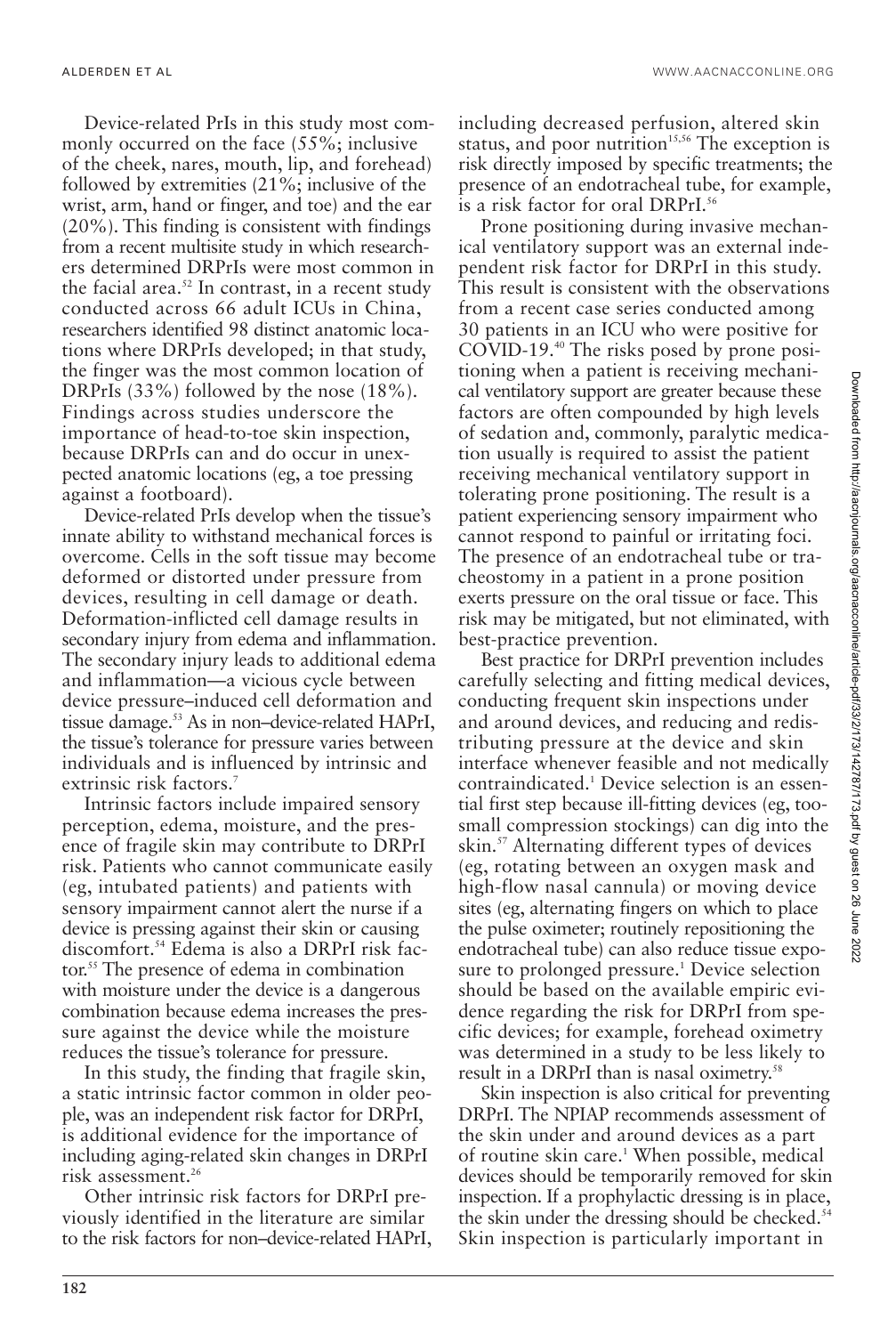VOLUME 33 • NUMBER 2 • SUMMER 2022 PRESSURE INJURY RISK AND PREVENTION

patients who experience third spacing of fluid resulting in edema and overly tight devices. Clinicians should also check within skin folds and under breast tissue for medical devices because these devices, including telemetry wires, can become entrapped in skin folds.<sup>1</sup>

Preventing DRPrI in patients in prone position and receiving mechanical ventilatory support requires special consideration.<sup>59</sup> The NPIAP recommends the use of a pressure redistribution surface along with soft, silicone, prophylactic dressings on pressure points and under devices.<sup>60</sup> Commercially available endotracheal tube securement devices can contribute to skin breakdown and should be avoided if possible; tape should be used instead.<sup>61</sup> Securement devices should also be removed from urinary catheters and fecal management systems, and electrocardiogram leads should be placed on the patient's back during prone positioning.<sup>60</sup> The patient's head and body should be shifted every 2 hours and repositioned every 4 hours. If the patient cannot tolerate a more substantial repositioning event, small shifts may be used. The inclusion of a certified wound nurse on the prone team reduces the incidence of DRPrI<sup>38</sup> but may not be feasible given staffing constraints.

#### Future of Pressure Injury Risk Assessment and Prevention in the Intensive Care Unit

The results of this and prior studies show that more accurate HAPrI risk assessment is urgently needed.18 The Braden Scale, first published in 1987,<sup>9</sup> tends to identify most patients in the ICU as being at high risk for PrI formation and, therefore, does not give nurses the information they need to differentiate among patients in terms of risk. Yet, risk differentiation is necessary because resources are limited (consider the COVID-19 pandemic) and patients do not all need the same level of care.

Studies conducted using EHR data from patients in the ICU show machine-learning methods can accurately classify patients in terms of HAPrI risk.<sup>61-64</sup> Machine-learning methods can detect complex relationships among variables, including correlated variables, not discernable to the human brain. Models developed using machine-learning methods can be calibrated and updated over time—an essential consideration because ICU populations tend to change over time as advances lead to increased survival rates. The

model can be run in the background of the EHR without requiring clinicians to input data. Therefore, the model could be easily rerun with changes in patient status. The ability to dynamically update is critical because patients admitted to the ICU are, by definition, unstable, and HAPrI risk may change hour to hour. Finally, EHR-based models reduce documentation burden because they do not require nurses to manually input data (as with the Braden Scale).

Hospital-acquired PrI risk assessment, machine learning or otherwise, will never fully replace clinician judgment.<sup>65</sup> Nurses and other health care team members have access to the patient's entire story and may have information not visible to a risk prediction algorithm. For example, a nurse may be aware that a patient was discovered unconconsious prior to admission and, therefore, at risk for skin breakdown, but that critical factor will not be a variable in a risk algorithm. Furthermore, algorithms only represent the data they were trained on, so if a subpopulation is underrepresented in the training sample (eg, algorithms developed before the COVID-19 pandemic), the algorithm may not accurately discriminate risk in people within the subpopulation (eg, patients with COVID-19). $55$  Explainable artificial intelligence is 1 way to increase transparency: with explainable artificial intelligence, clinicians can observe how the algorithm made its decision. The clinician can then apply that information when deciding whether the result is trustworthy for a given patient.

#### Limitations

This was a single-site, retrospective study conducted during the COVID-19 pandemic amid a regional surge. The study is limited by its single-site, retrospective design. Moreover, COVID-19 workload and staffing challenges resulted in sparse documentation at times and in some incongruence with established clinical protocols (eg, not all HAPrIs were staged and evaluated by a certified wound nurse despite protocol). Data for preventive interventions were also limited. Although we cite our facility's prevention protocol, it is impossible to verify whether all prescribed preventive interventions were in place at all times.

#### **Conclusions**

Patients in the ICU with COVID-19 are at exceptionally high risk for HAPrI, likely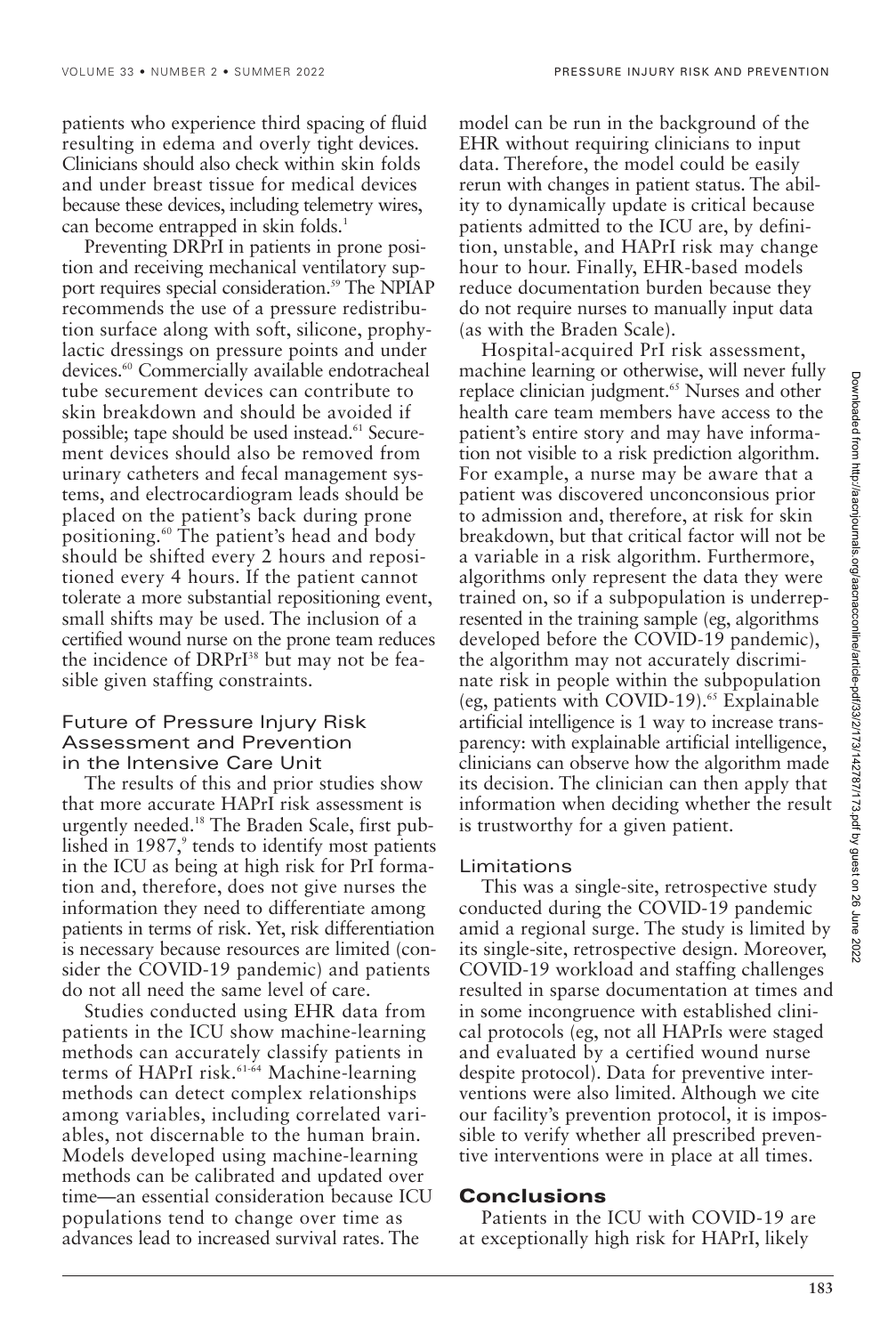ALDERDEN ET AL WWW.AACNACCONLINE.ORG

because of a combination of intrinsic (eg, impaired oxygenation and perfusion) and extrinsic (eg, mechanical ventilation and prone positioning) factors. Results from this study show that the Braden Scale lacked predictive validity in patients in the ICU with and without COVID-19 because of low specificity. Device-related PrIs were common in patients with COVID-19; independent risk factors for DRPrI were fragile skin and concomitant mechanical ventilation and prone positioning. Clinicians may consider incorporating factors not included in the Braden Scale (eg, oxygenation and perfusion) in routine risk assessment and should maintain vigilance in their efforts to protect patients with COVID-19 from DRPrI, especially those with fragile skin or who are receiving mechanical ventilatory support during prone positioning. In the future, explainable artificial intelligence may improve the accuracy and interpretability of HAPrI risk assessment.

#### ACKNOWLEDGMENTS

The authors thank Kendall Varin, BA, for her editorial assistance.

#### **REFERENCES**

- 1. Haesler E, ed. Prevention and Treatment of Pressure Ulcers/Injuries: Clinical Practice Guideline. The International Guideline. 2019 European Pressure Ulcer Advisory Panel, National Pressure Injury Advisory Panel, and Pan Pacific Pressure Injury Alliance; 2019.
- 2. Padula WV, Delarmente BA. The national cost of hospitalacquired pressure injuries in the United States. Int Wound J. 2019;16(3):634-640.
- 3. Jackson D, Durrant L, Bishop E, et al. Pain associated with pressure injury: a qualitative study of community-based, home-dwelling individuals. J Adv Nurs. 2017;73(12): 3061-3069.
- 4. Coyer F, Miles S, Gosley S, et al. Pressure injury prevalence in intensive care versus non-intensive care patients: a state-wide comparison. Aust Crit Care. 2017;30(5):244-250.
- 5. Cox J. Pressure injury risk factors in adult critical care patients: a review of the literature. Ostomy Wound Manage. 2017;63(11):30-43.
- 6. Alderden J, Rondinelli J, Pepper G, Cummins M, Whitney J. Risk factors for pressure injuries among critical care patients: a systematic review. Int J Nurs Stud. 2017; 71:97-114.
- 7. Cox J, Schallom M. Pressure injuries in critical care patients: a conceptual schema. Adv Skin Wound Care. 2021;34(3):124-131.
- 8. Yap TL, Alderden J, Lewis M, Taylor K, Fife CE. Angiosomal cascular occlusions, deep-tissue pressure injuries, and competing theories: a case report. Adv Skin Wound Care. 2021;34(3):157-164.
- 9. Bergstrom N, Braden BJ, Laguzza A, Holman V. The Braden Scale for predicting pressure sore risk. Nurs Res. 1987;36(4):205-210.
- 10. Padula WV, Cuddigan J, Ruotsi L, et al. Best practices for preventing skin injury beneath personal protective equipment during the COVID-19 pandemic: a position paper from the National Pressure Injury Advisory Panel. J Clin Nurs. Pulished online February 3, 2021. doi:10.1111/jocn.15682
- 11. Moore Z, Patton D, Avsar P, et al. Prevention of pressure ulcers among individuals cared for in the prone position:

lessons for the COVID-19 emergency. J Wound Care. 2020;29(6):312-320.

- 12. Santos VB, Aprile DCB, Lopes CT, et al. COVID-19 patients in prone position: validation of instructional materials for pressure injury prevention. Rev Bras Enferm. 2021;74(suppl 1):e20201185.
- 13. Edsberg LE, Black JM, Goldberg M, McNichol L, Moore L, Sieggreen M. Revised National Pressure Ulcer Advisory Panel pressure injury staging system: revised pressure injury staging system. J Wound Ostomy Continence Nurs. 2016;43(6):585-597.
- 14. Barakat-Johnson M, Barnett C, Wand T, White K. Medical device-related pressure injuries: an exploratory descriptive study in an acute tertiary hospital in Australia. J Tissue Viability. 2017;26(4):246-253.
- 15. Black JM, Cuddigan JE, Walko MA, Didier LA, Lander MJ, Kelpe MR. Medical device related pressure ulcers in hospitalized patients. Int Wound J. 2010;7(5):358-65.
- 16. Tabachnik BG, Fidell LS. Using Multivariate Statistics. 7th ed. Pearson; 2019.
- 17. Serpa LF, Santos VL, Campanili TC, Queiroz M. Predictive validity of the Braden scale for pressure ulcer risk in critical care patients. Rev Lat Am Enfermagem. 2011: 19(1):50-57.
- 18. Wei M, Wu L, Chen Y, Fu Q, Chen W, Yang D. Predictive validity of the Braden Scale for pressure ulcer risk in critical care: a meta-analysis. Nurs Crit Care. 2020;25(3):165-170.
- 19. Adibelli S, Korkmaz F. Pressure injury risk assessment in intensive care units: comparison of the reliability and predictive validity of the Braden and Jackson/Cubbin scales. J Clin Nurs. 2019;28(23-24):4595-4605.
- 20. Cox J. Predictive power of the Braden scale for pressure sore risk in adult critical care patients: a comprehensive review. J Wound Ostomy Continence Nurs. 2012;39(6):613-621.
- 21. Yap JW, Holloway S. Evidence-based review of the effects of nutritional supplementation for pressure ulcer prevention. Int Wound J. 2021;18(6):805-821.
- 22. Kennerly S, Batchelor-Murphy M, Yap TL. Clinical insights: understanding the link between nutrition and pressure ulcer prevention. Geriatr Nurs. 2015;36(6):477-481.
- 23. Sprigle S, Sonenblum S, Conner-Kerr T. Mobility RERC state of the science conference: Individualizing pressure ulcer risk and prevention strategies. Disabil Rehabil Assist Technol. 2013;8(6):454-461.
- 24. Yap TL, Kennerly SM, Simmons MR, et al. Multidimensional team-based intervention using musical cues to reduce odds of facility-acquired pressure ulcers in longterm care: a paired randomized intervention study. J Am Geriatr Soc. 2013;61(9):1552-1559.
- 25. Alderden JG, Shibily F, Cowan L. Best practice in pressure injury prevention among critical care patients. Crit Care Nurs Clin North Am. 2020;32(4):489-500.
- 26. Cowan L, Broderick V, Alderden JG. Pressure injury prevention considerations for older adults. Crit Care Nurs Clin North Am. 2020;32(4):601-609.
- 27. Alderden J, Cummins M, Zaratkiewicz S, Zhao Y, Drake K, Yap TL. Hospital-acquired pressure injury development among surgical critical care patients admitted with community-acquired pressure injury: a retrospective cohort study. J Wound Ostomy Continence Nurs. 2020;47(5):470-476.
- 28. Halfens RJ, Bours GJ, Van Ast W. Relevance of the diagnosis 'stage 1 pressure ulcer': an empirical study of the clinical course of stage 1 ulcers in acute care and longterm care hospital populations. J Clin Nurs. 2001;10(6): 748-757.
- 29. Alderden J, Zhao YL, Zhang Y, et al. Outcomes associated with stage 1 pressure injuries: a retrospective cohort study. Am J Crit Care. 2018;27(6):471-476.
- 30. Pittman J, Gillespie C. Medical device-related pressure injuries. Crit Care Nurs Clin North Am. 2020;32(4):533-542.
- 31. Gefen A. The aetiology of medical device-related pressure ulcers and how to prevent them. Br J Nurs. 2021;30(15): S24-S30.